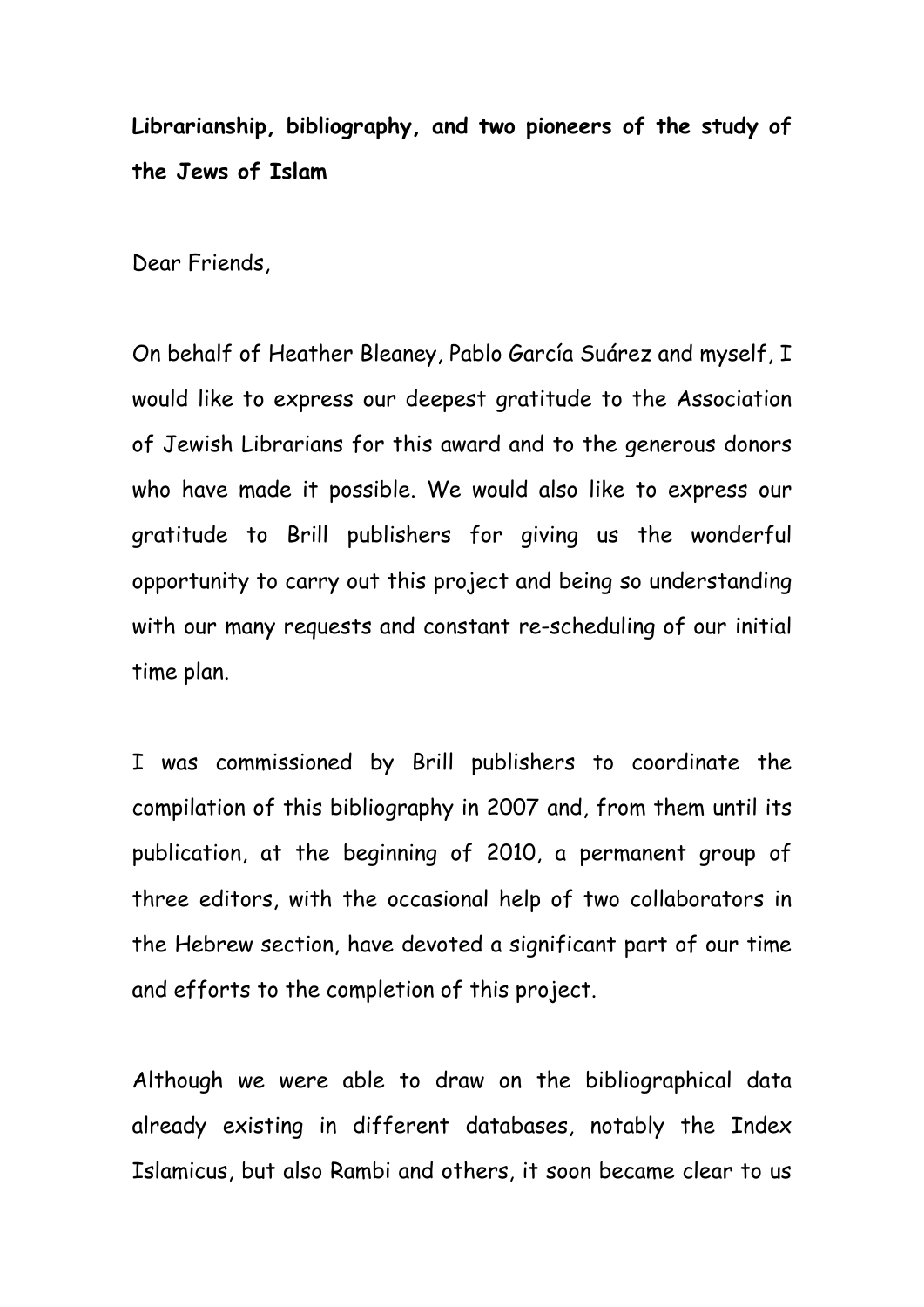that the task ahead was enormous for several reasons. In the first place, the existing information had to be revised and completed since many interdisciplinary items were missing for being "too Jewish" or "too Islamic". Furthermore, the evolution of the field, the different methodological approaches and, especially, the different terminology used in the different fields of study made it necessary to annotate and clarify the existing content of the records in order to produce a coherent classified and indexed bibliography. To give but one example, the series of articles entitled "Mélanges judéo-arabes" by the renowned Hungarian scholar Ignaz Goldziher have little to do with what we nowadays refer to as Judeo-Arabic, that is, the Jewish language and literature of the Jews of the Arabic lands. Rather, these works dealt mostly with historical aspects of Jewish life under Islam in the Middle Ages. On the contrary, nineteenth-century scholars simply referred to all Judeo-Arabic literature as Arabic literature of the Jews, making it difficult for the modern scholar to retrieve in modern databases and studies of this specific field.

Researching the foundational stages of Jewish-Islamic studies in the early nineteenth century acquainted us with the profound development of the field. Furthermore, it brought us to the work of illustrious scholars such as Salomon Munk and Moritz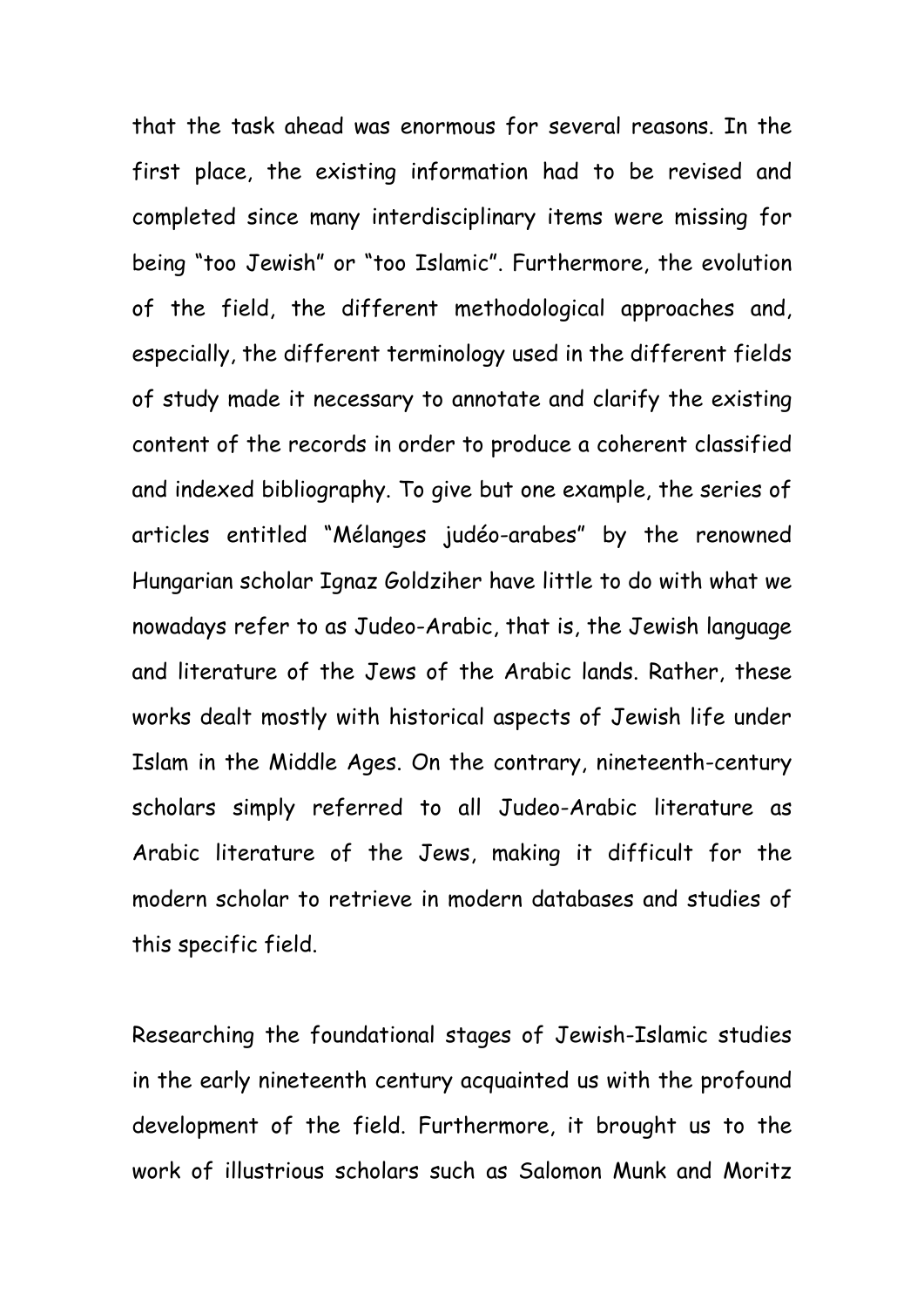Steinschneider. It is these prolific intellectuals who have aroused our deepest admiration. The scope of their academic work that we might label Oriental studies, showed their expertise in various Semitic and non-Semitic languages and their deep knowledge of the history and culture of the Middle East. These scholars produced an impressive number of contributions under sometimes the most difficult circumstances. The prohibition against Jews working in Prussian universities made Salomon Munk migrate to France and start from scratch a career as Librarian of Oriental collections at the Royal Library in Paris. After years of reading manuscripts, Munk went blind, a fact which did not prevent him from contributing to the field of Jewish-Islamic studies with numerous publications until his death 17 years later, in 1867.

As for Moritz Steinschneider, his more than 1400 publications including major Judaica and Arabica reference works and catalogues, might lead us to think that he enjoyed a successful or easy professional career. Far from that, Steinschneider endured harsh financial circumstances for most of his life due to fact that he could not get a lectureship or a librarianship in any of the numerous German institutions in which he applied for jobs. And when he finally got a permanent position in a modest Jewish college he had to take other jobs to make ends meet.